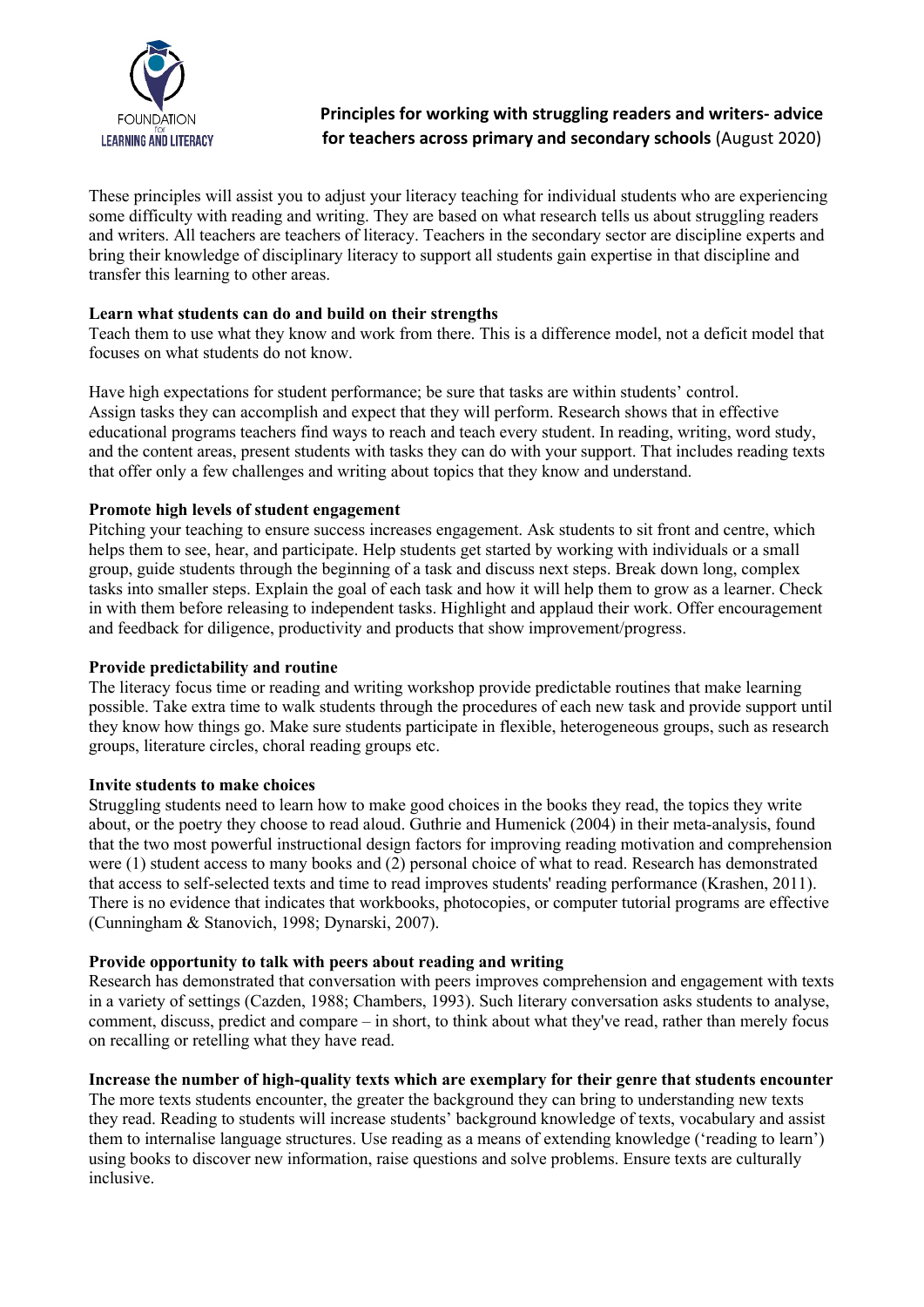#### **Read aloud**

Students should have regular opportunities to listen to a fluent adult read aloud. Listening to an adult model fluent reading increases students' own fluency and comprehension skills (Trelease, 2019), as well as expanding their vocabulary, background knowledge, sense of story, awareness of genre and text structure, and comprehension of the texts read (Wu & Samuels, 2004).

#### **Ensure the students engage in successful reading practice**

Use meaningful texts that are at the student's independent reading level. Sustained and intensive practice is the single most important ingredient in helping all learners improve their reading fluency and confidence. It's not just the time spent with a book in hand, but rather the intensity and volume of high success reading, that determines a student's progress in learning to read (Allington, 2009; Kuhn et al., 2006). When students read accurately, they solidify their word-recognition, decoding, and word-analysis skills. Perhaps more important, they are likely to understand what they read – and, as a result, to enjoy reading.

Use technology to support students, for example, electronic books can help students who struggle with reading. All platforms and devices now have universal access design features to deliver accommodations to students with disabilities or difficulties.

#### **Teach students to use effective strategies in their reading and writing**

Demonstrate effective strategies for them and provide extra support to help them eliminate ineffective strategies and adopt the new effective ones. The findings from brain research align well with what we've learned from studies of reading interventions that accelerate reading development: routinely devote at least two-thirds of the time to reading and rereading rather than isolated or contrived skill practice (Allington, 2011).

#### **Scaffold learners into texts beyond their independent reading ability**

Teach students 'up' into more complex texts rather than teach 'down' and lose the rich content and meaning (Adoniou, 2019). Before looking at a text, make sure students have sufficient knowledge, experiences, and vocabulary to engage with the text. Explicitly teach about language features of written texts. Monitor the pace of your teaching, but don't 'slow down', remember learning is cumulative and students benefit from revisiting previous learning.

#### **Increase the time students spend writing about things that are personally meaningful**

Struggling writers need to write more. Invite them to talk about their writing before they sit down to write. Using a computer may make writing and editing easier. When students write about something they care about, they use conventions of spelling and grammar because it matters to them that their ideas are communicated, not because they will lose points or see red ink if they don't (Cunningham & Cunningham, 2010). They have to think about what words will best convey their ideas to their readers. This process is especially important for struggling readers because it produces a comprehensible text that the student can read, reread, and analyse.

#### **Provide extra support to help students perform well in front of the class**

Set aside extra time to help them practise so that they can participate fully in the life of the classroom.

**The Foundation for Learning and Literacy has written a partner article to this,** *Meeting the needs of struggling readers and writers particularly in the later primary years and secondary years***, which can be found on the website in the Useful Articles section.**

### **References:**

Adoniou, M., (2019), *Raising expectations and rediscovering the wonder of learning,* Presentation at the Leading Edge Conference, Education Directorate, ACT.

Allington, RL, (2009), If they don't read much … 30 years later. In E. H. Hiebert (Ed.), *Reading More, Reading Bette*r, pp. 30–54. New York: Guilford.